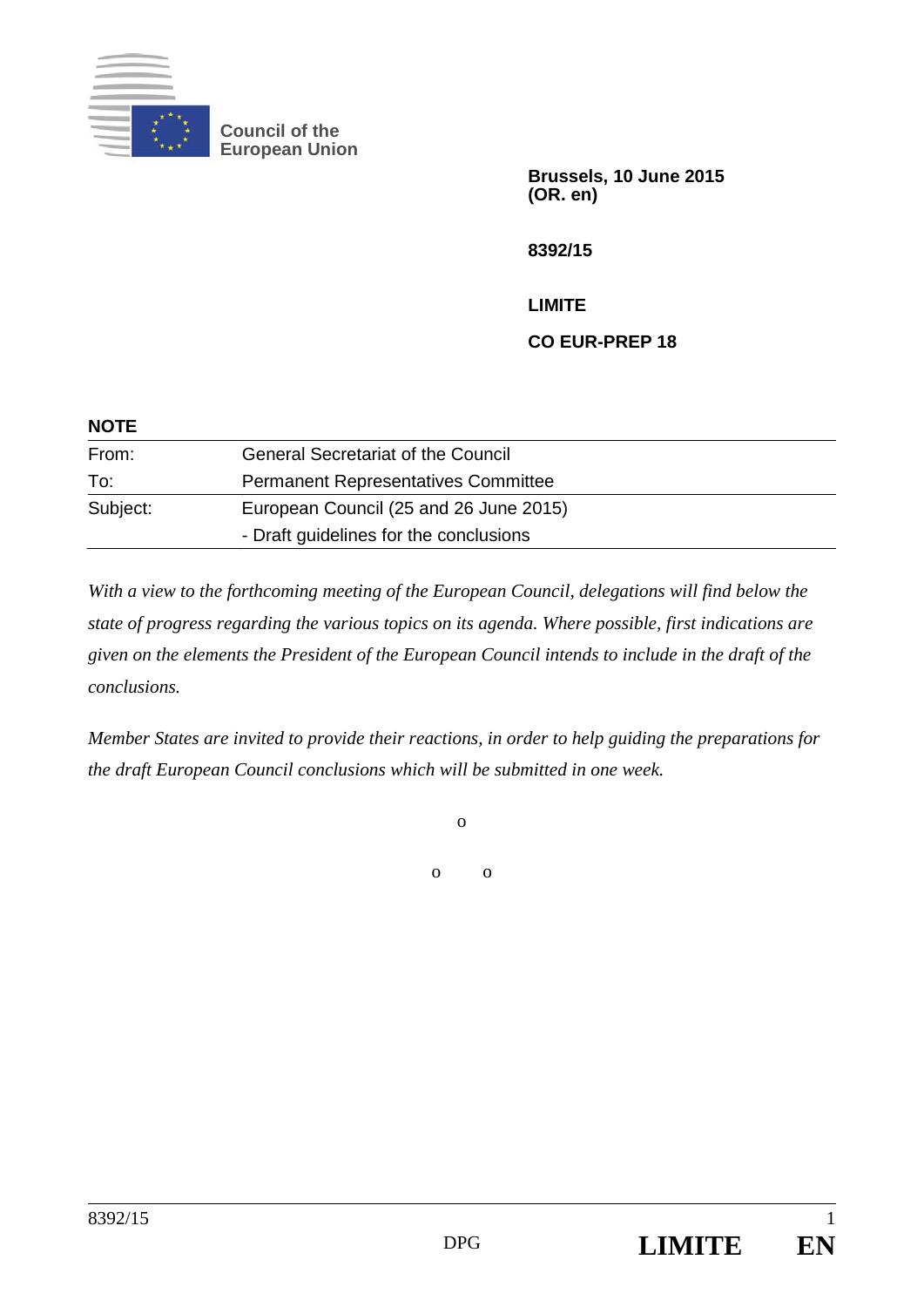## **I. MIGRATION**

*In April 2015 the European Council took emergency measures to avert further loss of life, while providing orientations for the medium term. The European Council in June will take stock of their implementation. [p.m. reference to CSDP mission] Further to the Commission's European Agenda on Migration, which calls for developing a balanced, geographically comprehensive EU approach to migration, work must be carried forward on all the issues, in accordance with the principles of solidarity and shared responsibility. While all the dimensions of the migration policy constitute together the comprehensive strategy, the June European Council will focus more particularly on the following issues:* 

#### **1. Relocation / resettlement**

p.m.

### **2. Return policy**

- Mobilise all tools to promote readmission of unauthorised economic migrants to countries of origin and transit:
	- develop implementing rules for readmission commitments under Cotonou;
	- speed up the negotiation of readmission agreements with the most relevant third countries;
	- launch new negotiations with third countries (not only frontline);
	- Commission to propose negotiating directives for readmission agreements with key countries of origin for irregular migrants in Sub-Saharan Africa;
	- monitor the implementation of the Return Directive by Member States;
	- reinforce the role and means of Frontex on return;
	- increase transparency on bilateral readmission agreements entered into by the Member States;
	- provide EU assistance to implement readmission agreements, in particular by using development policy tools to reinforce local capacity-building, programmes for the voluntary return of nationals, assistance/help to create employment in the countries of origin, and clauses to encourage ODA contractors to employ refugees;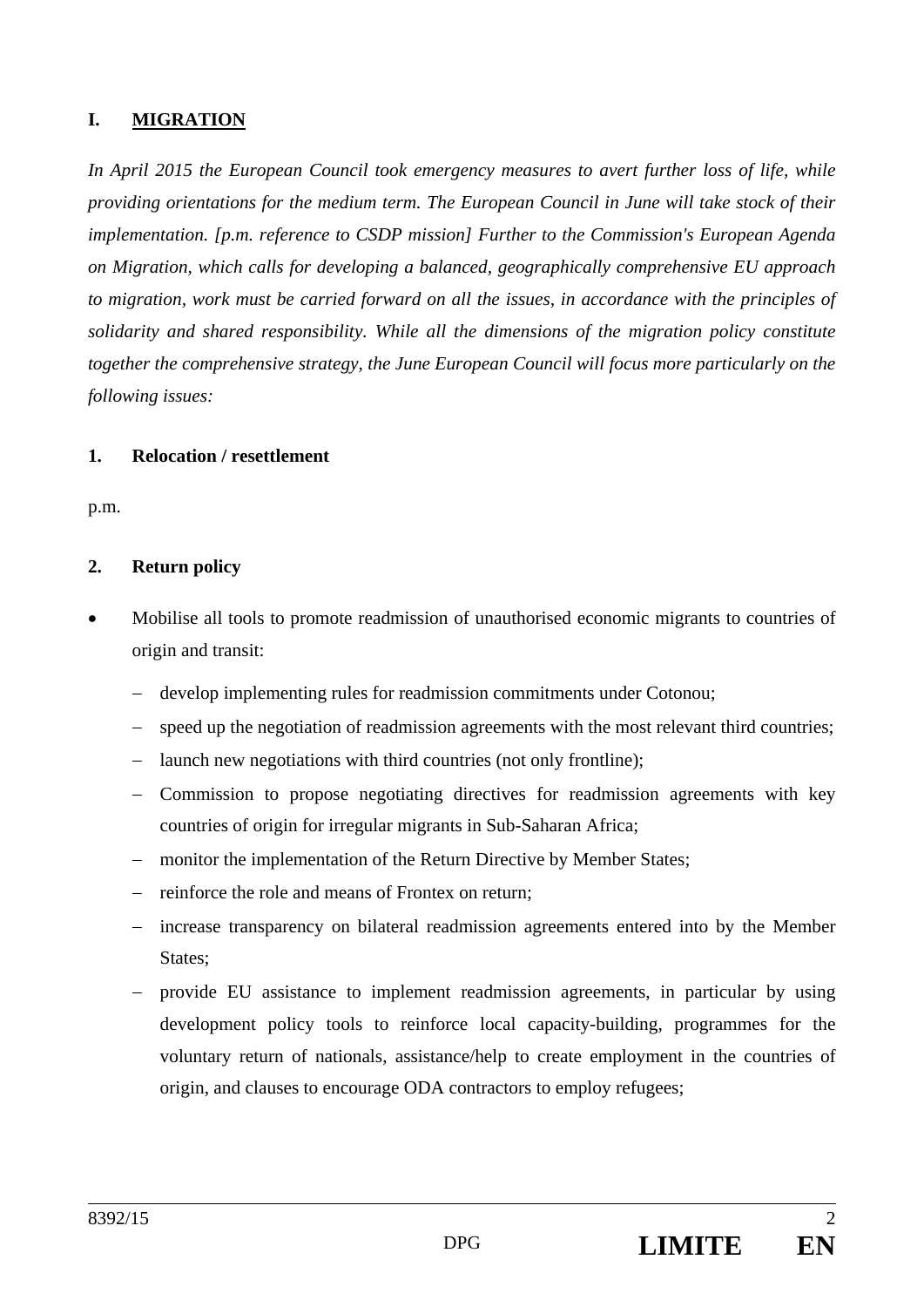- develop incentives for partner countries to conclude readmission and return agreements by operationalising the commitments set out in trade agreements regarding the temporary presence of persons for the provision of services;
- further mobilise the EU's asylum and migration fund in support to our return policy.

# **3. Valletta Conference**

- The Valletta Conference should help reinforce cooperation with the countries of origin and transit in Africa on stemming the flows of irregular migrants.
- It will also look at:
	- a better targeting of development cooperation to address the root causes of migration, as well as providing economic and social opportunities for prospective migrants and returnees in countries of origin;
	- additional means to enhance investment in Africa;
	- assistance to partner countries in their fight against smugglers.

The ongoing review of the European Neighbourhood Policy (ENP) should also assess how the Neighbourhood instruments can be further targeted to tackle irregular migration.

# **II. SECURITY CHALLENGES**

*In recent years, and since the beginning of the year in particular, the European Council has been active in addressing the security challenges facing today's European Union. The current threats are both internal and external and cover a multitude of areas. In the follow-up to European Council orientations, the Commission, the Council and the High Representative have been working intensively to address these challenges. On the basis of that work, the European Council will focus on the issues on which further work is required and, where appropriate, it will provide additional orientations:*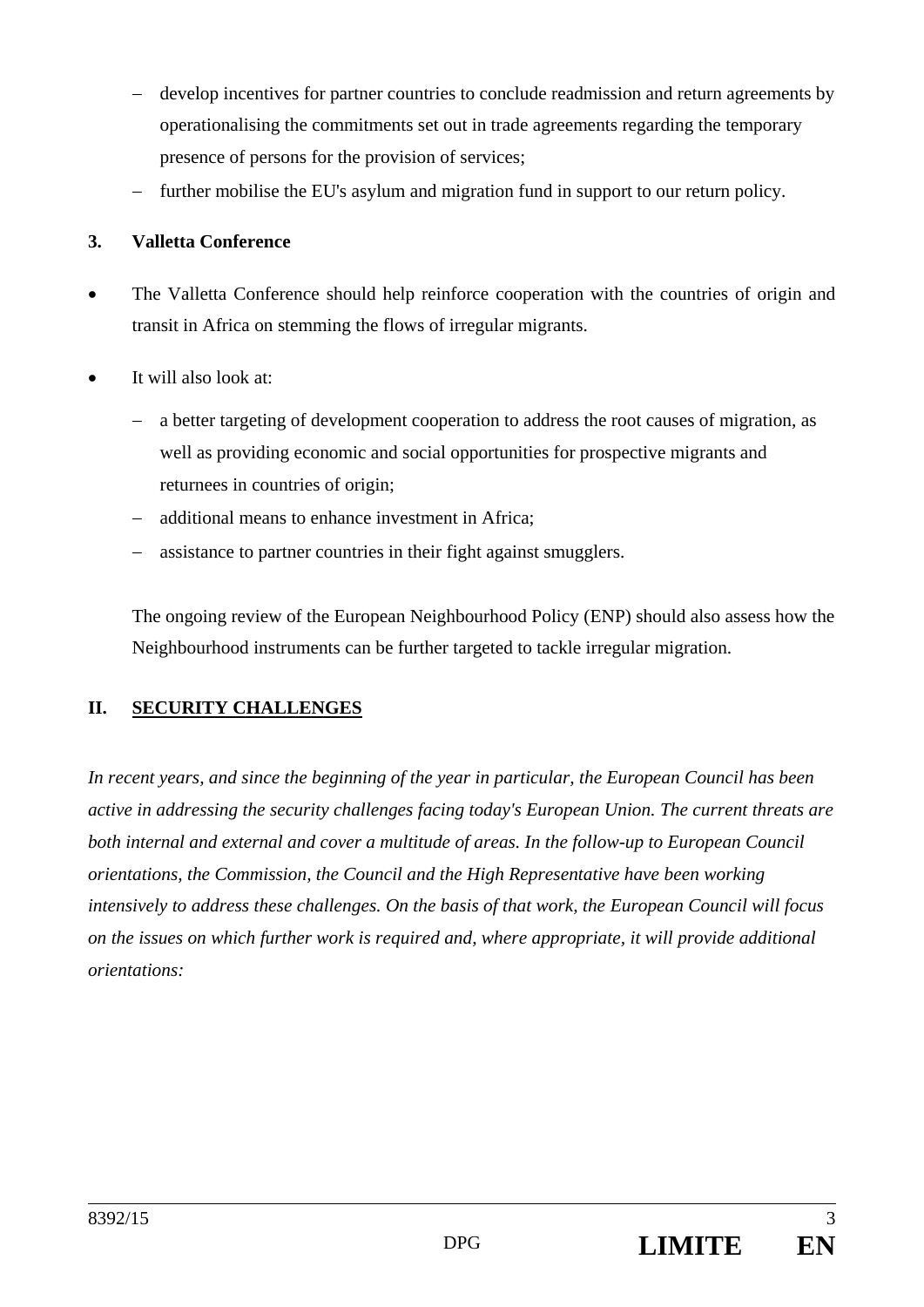### **1. Security and defence**

- Europe's security environment has changed dramatically, with conflicts and instability at its borders in the South and in the East, as well as the emergence of new types of security challenges.
- This calls for a review of the European Security strategy, which the EU and its Member States should underpin with the resources and capabilities required to face these responsibilities, in line with EU collective benchmarks from 2007.
- The EU should focus on areas where it can bring strong added value.
- The European Council will keep security and defence policy regularly on its agenda.

#### **2. Fight against terrorism**

The European Council is to take stock of the work on-going in the area of internal security, in particular as regards progress made in the implementation of measures in the fight against terrorism.

### **III. ECONOMIC ISSUES**

#### **1. European Semester**

The European Council is expected to conclude the 2015 European Semester by endorsing the Country Specific Recommendations and calling for their implementation.

The European Council will also take stock of the state of play concerning TTIP.

[p.m. EFSI]